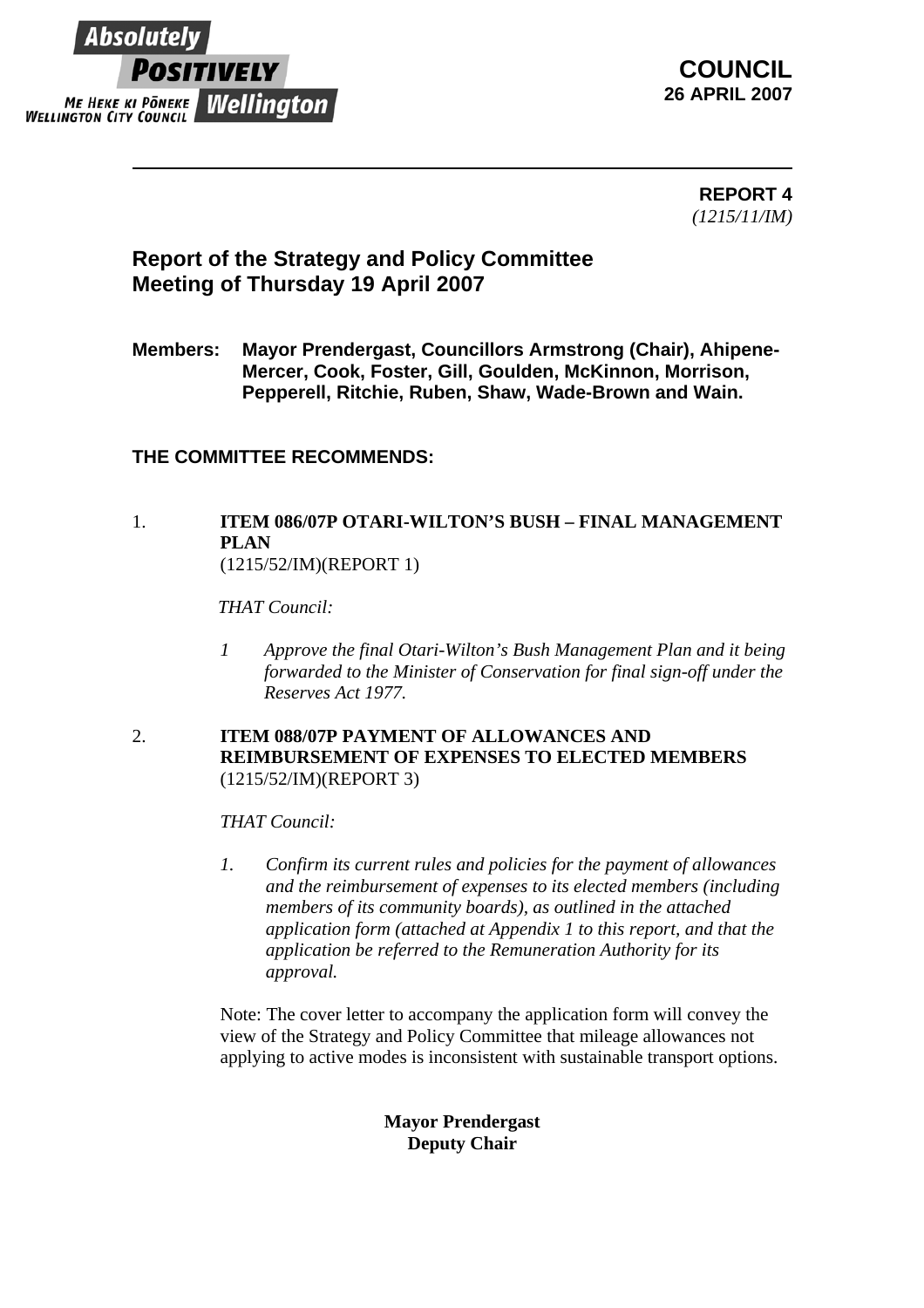**Local Government Act 2002 (Schedule 7, ss.6 to 13)** 

**Remuneration Authority P O Box 10084 Wellington 6143** 

**Date:** 27 April 2007

#### **APPLICATION FOR APPROVAL OF EXPENSE RULES ( INCLUDING REIMBURSING ALLOWANCES) APPLICABLE TO ELECTED MEMBERS OF LOCAL AUTHORITIES FOR PERIOD 1 JULY 2007 TO 30 JUNE 2008**

- *1. PLEASE COMPLETE ALL SECTIONS OF THIS APPLICATION FORM*
- *2. INCLUDE ANY EXPENSES RULES/ALLOWANCES PAYABLE TO MEMBERS OF ANY COMMUNITY BOARDS*

### **SECTION 1 - NAME OF LOCAL AUTHORITY**

Contact person for enquiries:

Name: Ross Bly Designation: Special Projects and Electoral Officer

Email: ross.bly@wcc.govt.nz Telephone: (04) 801-3484 (DDI)

Extension:

#### **SECTION 2 - DOCUMENTATION OF POLICIES**

List the local authority's policy documents which set out the policies, rules and procedures relating to the expenses and allowances payable to elected members.

| Document name                            | Reference no. (if any) | Date       |
|------------------------------------------|------------------------|------------|
| Policy on Payment of Elected             |                        | April 2006 |
| Members' Allowances and                  |                        |            |
| Reimbursement of Expenses                |                        |            |
| Elected Members' Mileage Policy          |                        | April 2006 |
| Mobile Phone Policy                      |                        | April 2006 |
| <b>Councillor Information Technology</b> |                        | April 2006 |
| Policy                                   |                        |            |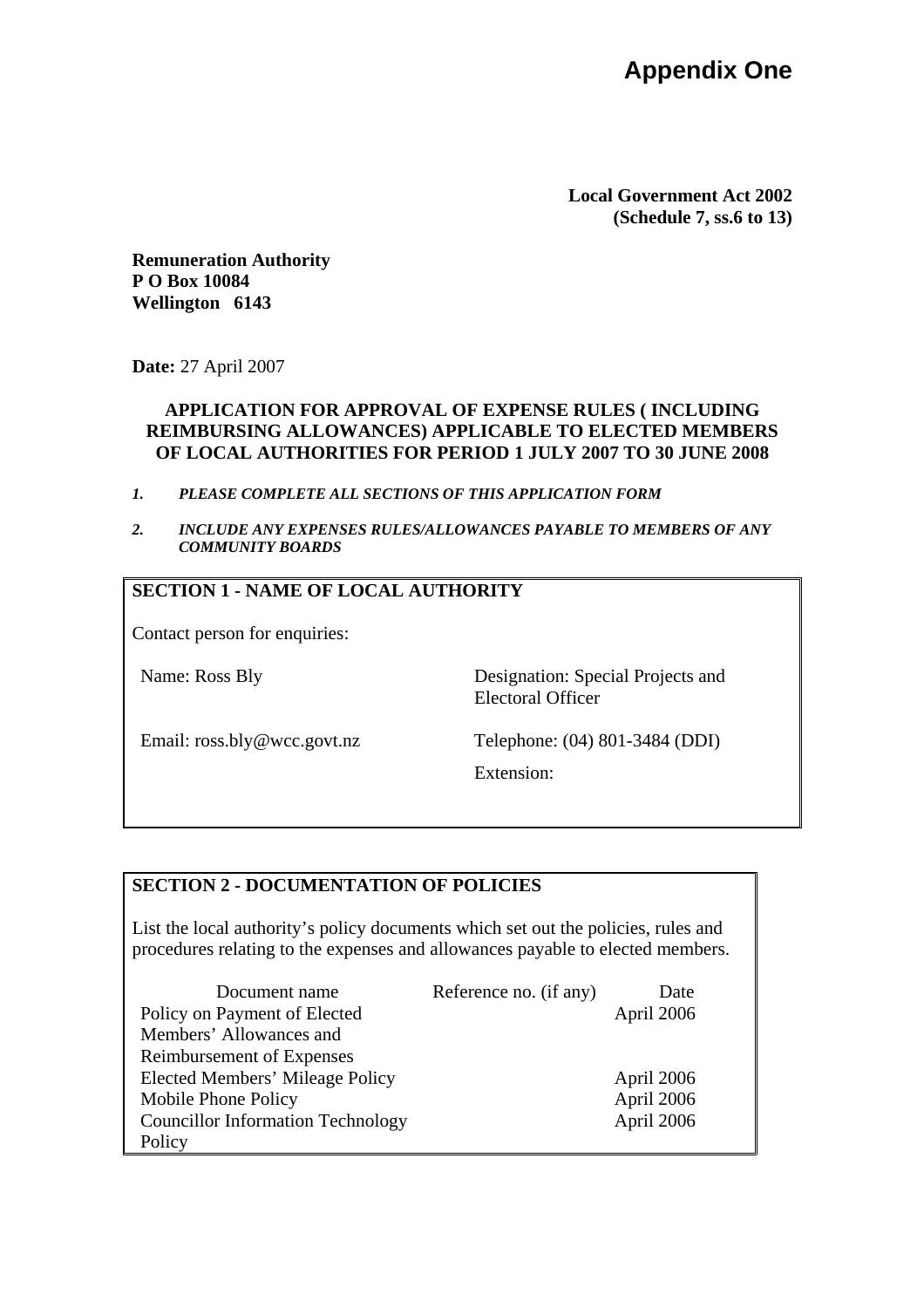# **Appendix One**

Councillor Stationery and Computer Consumables Policy Wellington City Council Travel and S-014 Accommodation Standard

April 2006

February 2007

(These documents do not need to be submitted with this application but you may do so if you wish.)

## **SECTION 3 - AUTHENTICATION OF EXPENSE REIMBURSEMENTS AND**

## **ALLOWANCES**

Summarise the principles and processes under which the local authority ensures that expense reimbursements and allowances payable in lieu of expense reimbursements,—

- are in line with council policies
- have a justified business purpose
- are payable under clear rules communicated to all claimants
- have senior management oversight
- are approved by a person able to exercise independent judgement
- are adequately documented
- are reasonable and conservative in line with public sector norms
- are, in respect of allowances, a reasonable approximation of expenses incurred on behalf of the local authority by the elected member
- are subject to internal audit oversight.
	- Comprehensive policy documents, copies of which have been included in our previous applications to the Remuneration Authority for approval of allowances and reimbursement of work related expenses for elected members.
	- The basis of reimbursement is "actual and reasonable" expense only.
	- In the case of one-off expenditure such as travel to conferences, the prior approval of Council must be given.
	- Full documentation of the policies are included in the Elected Members Handbook, copies of which are issued to all members.
	- Periodic reviews of all expense reimbursements are undertaken by the City Secretary on a random basis.
	- All expense claims are approved by the City Secretary. Full receipts are required.
	- Policies set by the Council reflect public sector norms of reasonableness and conservatism.
	- Allowances have been calculated as carefully as possible to approximate expenditure to which allowances relate.
	- Work undertaken by Risk Assurance includes random checks on expense claims and allowances paid to elected members and staff.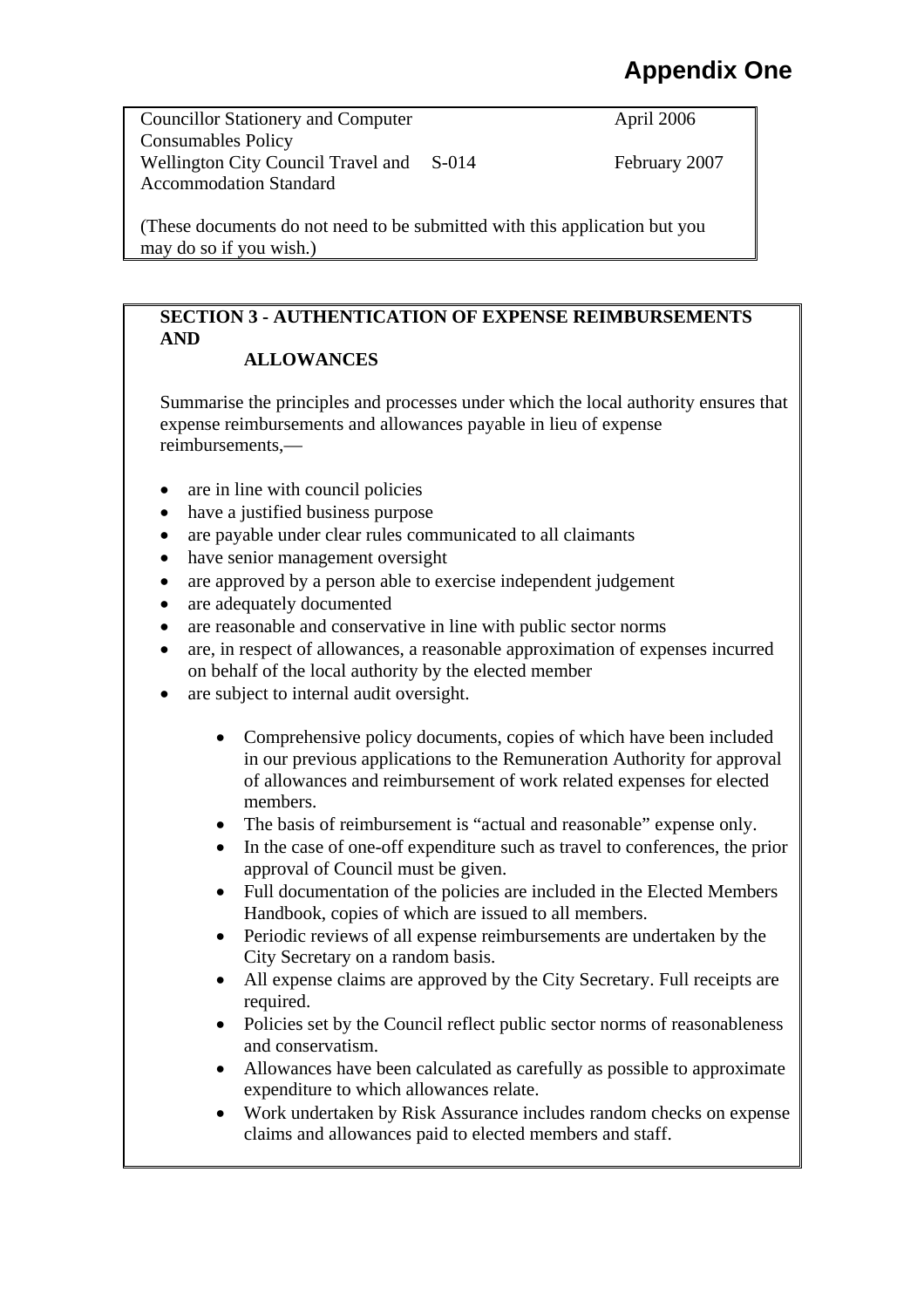## **SECTION 4 - VEHICLE PROVIDED**

Are any elected members provided with use of a vehicle, **other than** a vehicle provided to the Mayor or Chair and disclosed in the remuneration information provided to the Remuneration Authority?

NO

*(If Yes - provide full details here.)* 

## **SECTION 5 - MILEAGE ALLOWANCES**

1. Rate(s) of allowances paid per kilometre:

70 cents per kilometre

2. How rate calculated (if different from maximum set by Remuneration Authority)

Not applicable.

- 3. Restrictions on mileage claims *(Summarise any restrictions on mileage claims)* 
	- Reimbursement will only be made when travelling to Council-approved meetings and functions.
	- Reimbursement can only be claimed for actual travel by private motor vehicle or by public transport.
	- Claims for reimbursement must reflect the most direct route between the elected member's normal place of residence and the venue of the Council approved meeting or function.
	- Travel expenses funded or claimed in full or in part from or by any other person, body corporate or through the tax system cannot be claimed.
	- Travel expenses that would be incurred regardless of whether or not an elected member attends a Council meeting or function are not claimable.
	- Where an elected member uses the car park under the Civic Centre daily, as a permanent park to attend his/her place of employment, then no mileage costs can be claimed for attending meetings.
	- All mileage claims will be subject to audit by Democratic Services or Risk Assurance.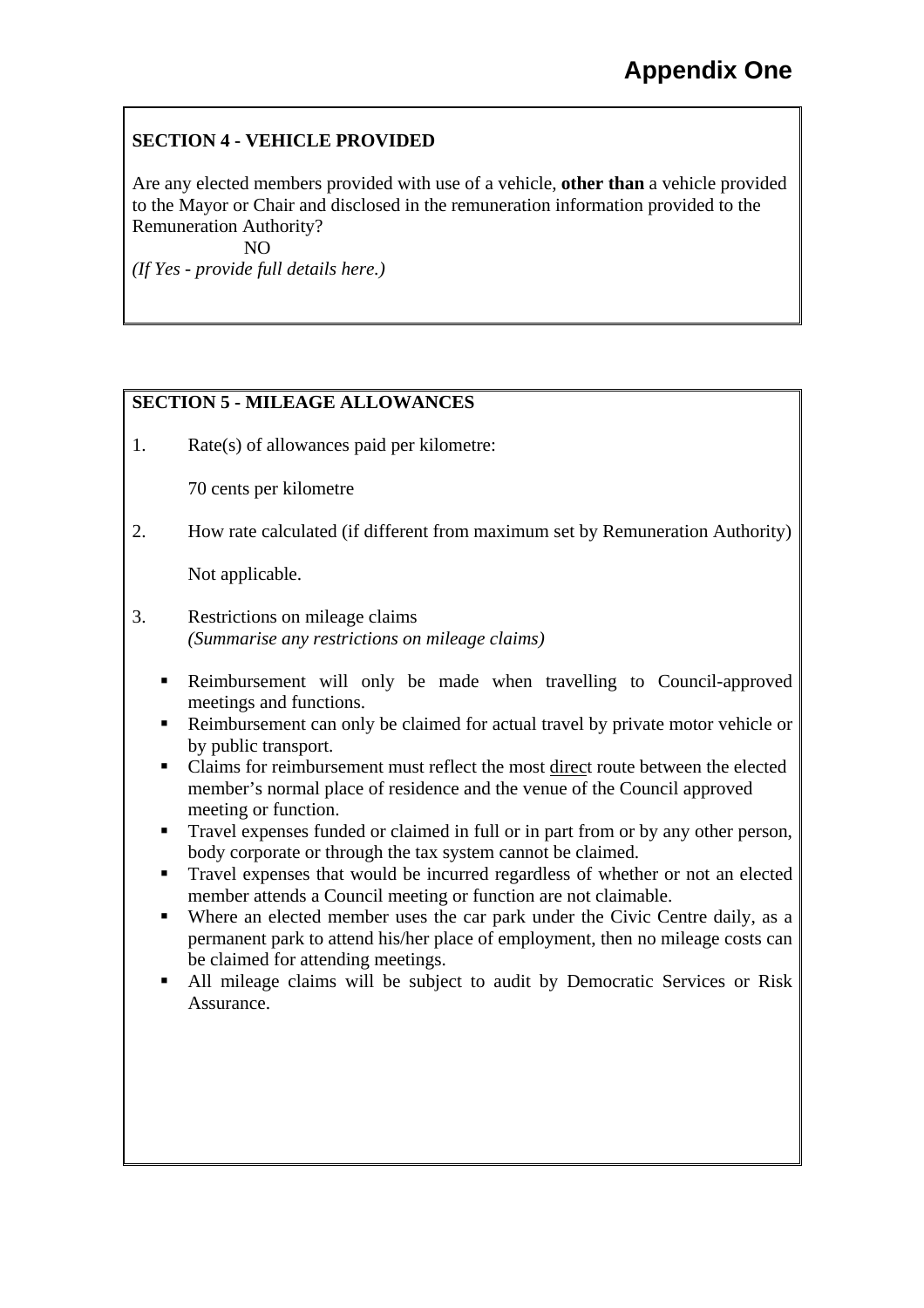| <b>SECTION 6 - TRAVEL AND ACCOMMODATION</b>                                                                                                                                                                                                                                                                            |                             |
|------------------------------------------------------------------------------------------------------------------------------------------------------------------------------------------------------------------------------------------------------------------------------------------------------------------------|-----------------------------|
| (Mileage Claims - refer Section 5)                                                                                                                                                                                                                                                                                     |                             |
| <b>Taxis and other transport</b><br>Are the costs of taxis or other transport reimbursed or an allowance<br>paid?<br>(If Yes, state policy. Include any policy on the use of taxi chits/taxi<br>cards)                                                                                                                 | <b>YES</b>                  |
| No allowances are paid.<br>$\bullet$<br>Costs of travelling by public transport to and from Council-<br>٠<br>approved meetings and functions and for attendance<br>at<br>conferences or seminars approved by the Council are reimbursed<br>(on production of receipts).<br>Taxi chits are provided when required.<br>п |                             |
| <b>Carparks</b><br>Are carparks provided?<br>(If Yes, summarise policy including any restrictions on private use)<br>Car park provided 24/7.                                                                                                                                                                           | <b>YES</b>                  |
| No restrictions on private use.<br>$\bullet$<br>Car licence plates must be registered with Democratic Services<br>٠<br>and security staff                                                                                                                                                                              |                             |
| Use of rental cars                                                                                                                                                                                                                                                                                                     |                             |
| Are rental cars ever provided?<br>(If Yes, summarise policy including any restrictions on private use)<br>If travel to a conference has been approved by Council and the<br>$\bullet$                                                                                                                                  | YES (but<br>very<br>rarely) |
| cost of a rental car is cheaper than mileage allowance or air fare.                                                                                                                                                                                                                                                    |                             |
| <b>Air Travel Domestic</b><br>Summarise the rules for domestic air travel.                                                                                                                                                                                                                                             |                             |
| For travel to conferences/seminars etc approved by Council (in<br>advance) where travel by air is the most economic way.<br>All travel booked through Democratic Services.<br>Compliance in all respects with the Council's Travel and<br>Accommodation Standard. (See Section 2).                                     |                             |
|                                                                                                                                                                                                                                                                                                                        |                             |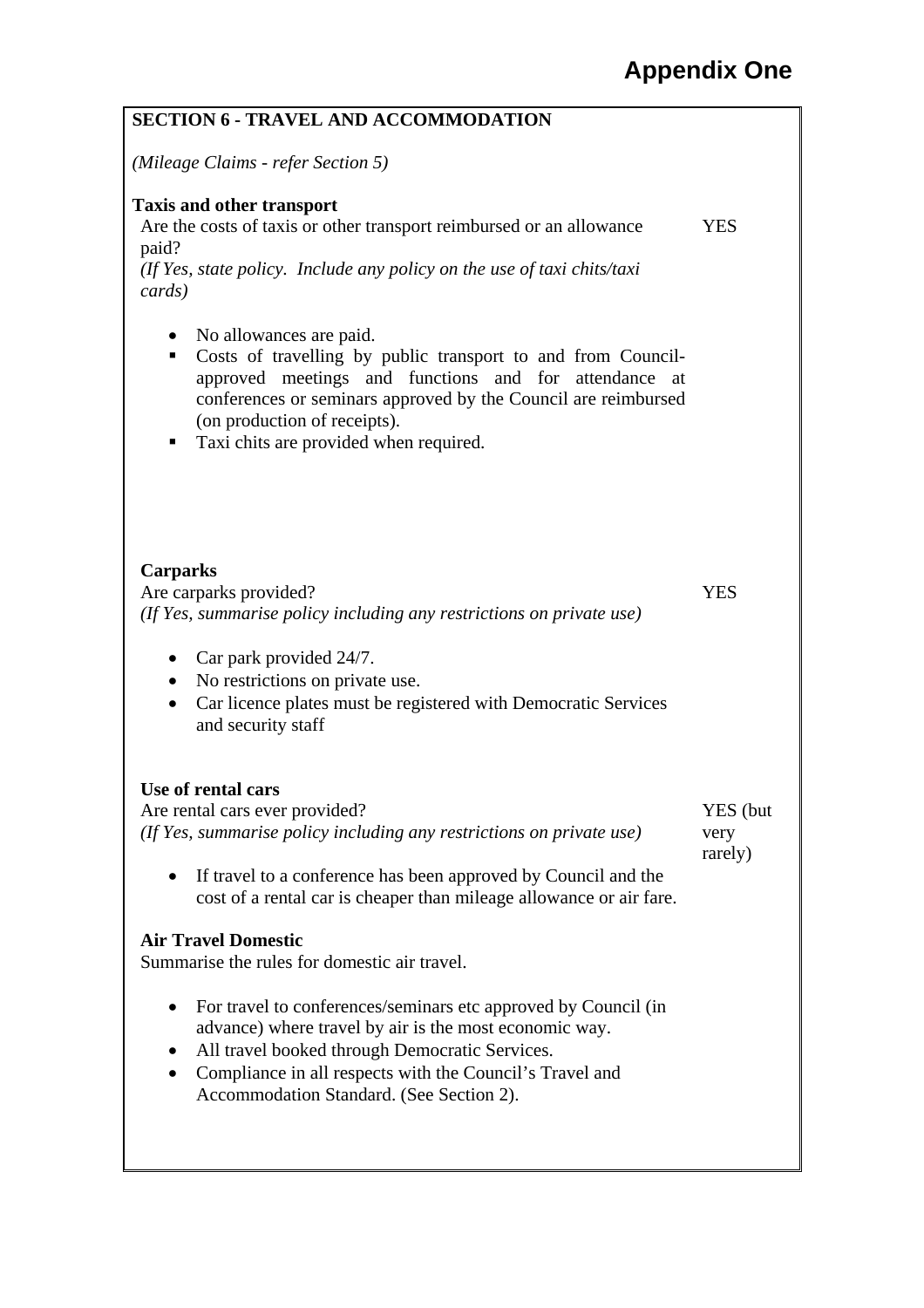| <b>Air Travel International</b><br>Summarise the rules for international air travel (including economy<br>class, business class, stopovers)                                                                                                                                                                                                                |                |
|------------------------------------------------------------------------------------------------------------------------------------------------------------------------------------------------------------------------------------------------------------------------------------------------------------------------------------------------------------|----------------|
| For travel approved by in advance by the Council.<br>All travel booked through Democratic Services.<br>$\bullet$<br>Economy class for flights up to 8 hours.<br>Business class travel approved for flights over 8 hours.<br>$\bullet$<br>Compliance in all respects with the Council's Travel and<br>$\bullet$<br>Accommodation Standard. (See Section 2). |                |
| <b>Airline Clubs/Airpoints/Airdollars</b><br>Are subscriptions to airline clubs (such as the Koru Club) paid or<br>reimbursed?<br>(If Yes, summarise policy)                                                                                                                                                                                               | N <sub>O</sub> |
| Are airpoints or airdollars earned on travel, accommodation etc., paid<br>for by the local authority available for the private use of members?                                                                                                                                                                                                             | N <sub>O</sub> |
| <b>SECTION 6 (CONTINUED)</b>                                                                                                                                                                                                                                                                                                                               |                |
| Accommodation costs whilst away at conferences, seminars, etc.<br>Summarise the rules on accommodation costs.                                                                                                                                                                                                                                              |                |
| Actual and reasonable costs reimbursed.<br>Designated hotels to be used where possible.<br>All accommodation booked through Democratic Services.                                                                                                                                                                                                           |                |
| Meals and sustenance, incidental expenses<br>Summarise the rules on meals, sustenance and incidental expenses<br>incurred when travelling. (If allowances are payable instead of actual<br>and reasonable reimbursements, state amounts and basis of calculation.)                                                                                         |                |
| Reimbursement of meal costs, either payment of the agreed meal<br>$\bullet$<br>allowance or reimbursement based on actual and reasonable<br>costs.<br>No reimbursements for purchases from hotel mini-bars and                                                                                                                                             |                |

- charges for in-room video or cable movies.
- No reimbursement for meals provided by others.
- No incidental allowances are paid for travel within New Zealand.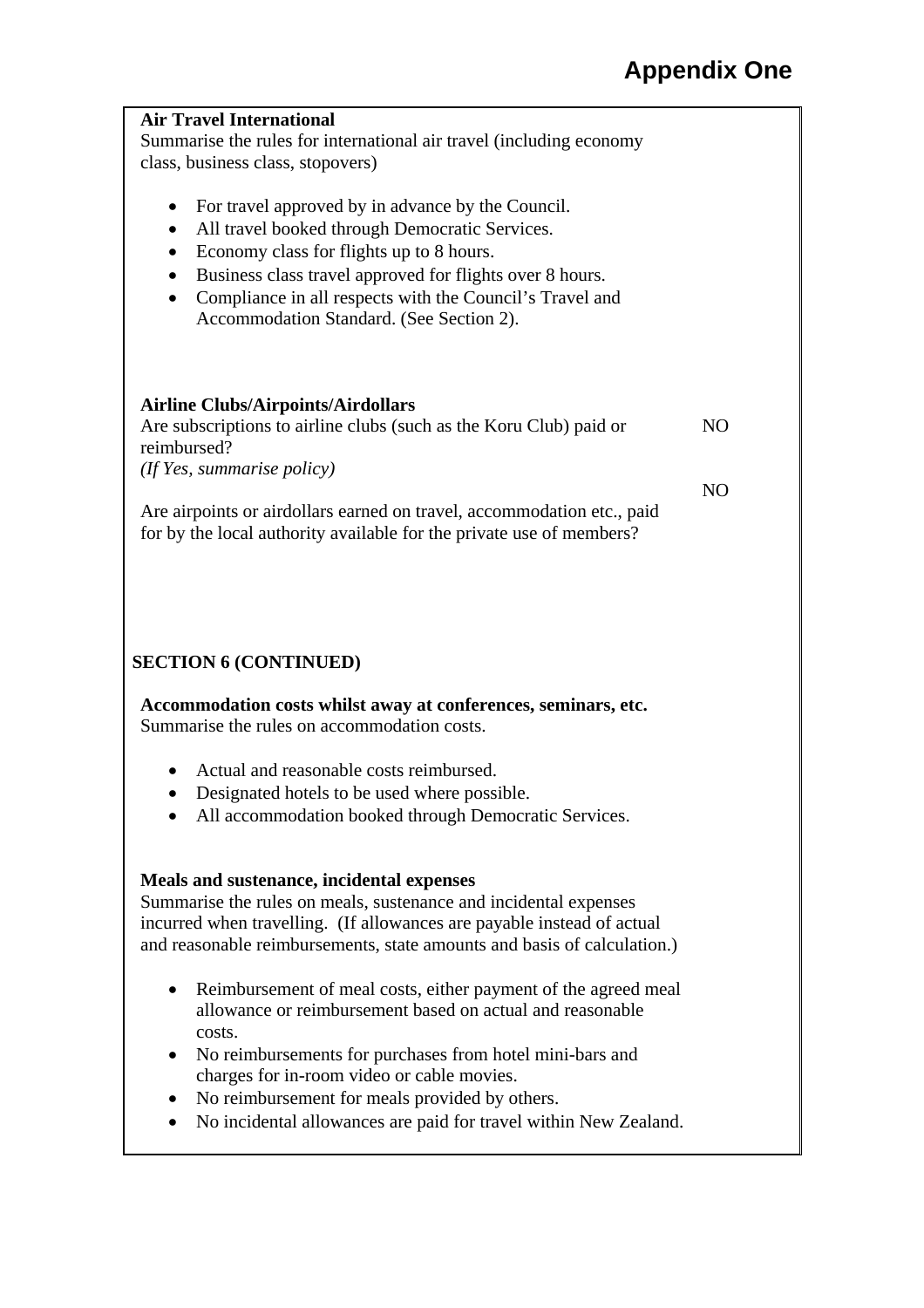| Private accommodation paid for by local authority<br>Is private accommodation (for example an apartment) provided to any<br>member by the local authority?<br>(If Yes, give details)                                                                                                     | N <sub>O</sub> |  |
|------------------------------------------------------------------------------------------------------------------------------------------------------------------------------------------------------------------------------------------------------------------------------------------|----------------|--|
| Private accommodation provided by friends/relatives<br>Are allowances payable in respect of accommodation provided by<br>friends/relatives when travelling on local authority business?<br>(If Yes, state quantum, basis of calculation and compare with standard<br>allowances payable) | <b>YES</b>     |  |
| Elected members travelling on Council business who choose to<br>$\bullet$<br>stay privately are paid an allowance of \$60 per night, which<br>includes the cost of accommodation breakfast and dinner.                                                                                   |                |  |
| <b>SECTION 7 - ENTERTAINMENT AND HOSPITALITY</b><br>Are any hospitality or entertainment allowances payable or any expenses<br>reimbursed?<br>(If Yes, summarise policy, including amounts of any allowances and<br>basis of calculation)                                                |                |  |

## **SECTION 8 - COMMUNICATIONS AND TECHNOLOGY**

|  | <b>Equipment and technology provided to elected member</b> |  |  |
|--|------------------------------------------------------------|--|--|
|  |                                                            |  |  |

Is equipment and technology provided to elected members for use at home on council business?

| PC or Laptop                                                    | YES            |
|-----------------------------------------------------------------|----------------|
| Fax                                                             | N <sub>O</sub> |
| Printer                                                         | <b>YES</b>     |
| <b>Broadband</b>                                                | <b>YES</b>     |
| Second landline to house                                        | N <sub>O</sub> |
| Consumables and stationery                                      | <b>YES</b>     |
| Mobile Phone                                                    | <b>YES</b>     |
| Other equipment or technology*                                  | N <sub>O</sub> |
| $(*If Yes, specify)$                                            |                |
| Are any restrictions placed on private use of any of the above? | YES            |
| (If Yes, describe rules)                                        |                |
| Equipment not to be used for electioneering purposes.           |                |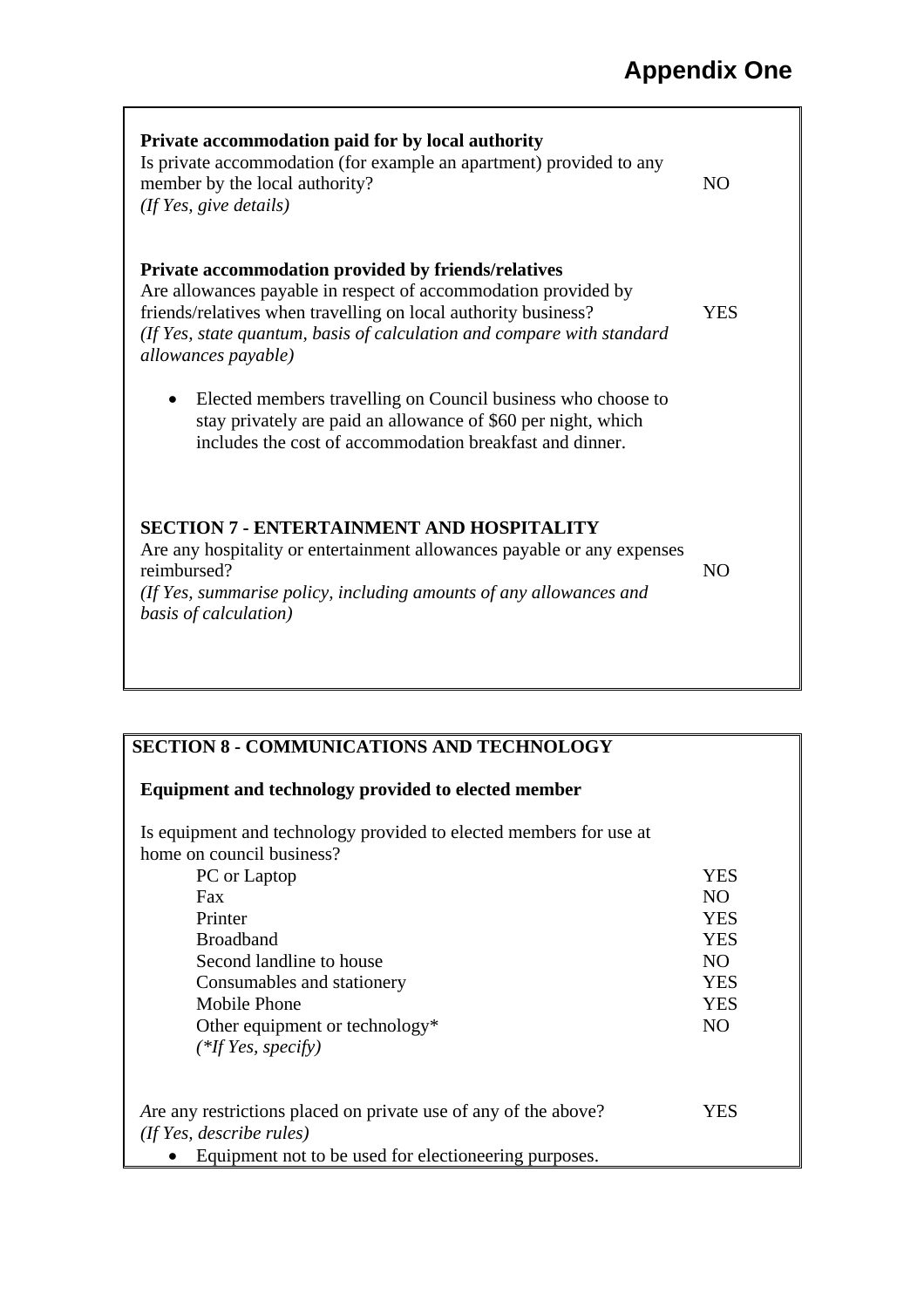# **SECTION 8 (CONTINUED) Home telephone rental costs and telephone calls (including mobiles)**  Are telephone rental costs reimbursed in whole or part? YES (for mobile phones) *(If Yes, state percentage)* Please see below. Are telephone call expenses reimbursed in whole or part? YES *(If Yes, describe process)*  • Reimbursement of up to \$85 per month or the actual amount of the account, whichever is the smaller, is made to elected members for mobile phones provided (excluding community board members). • This reimbursement includes the monthly rental costs of \$28. **Allowances paid in relation to communication and/or technology provided by elected member**  Are any allowances paid in relation to communications and/or technology provided by the member relating to council business? **YES** *(If Yes, in each case describe rules and explain how allowance calculated)*  • A reimbursement allowance of \$60 per month is paid to elected members (excluding community board members) towards the monthly rental and usage charges for broadband. • The calculation of the allowance is based on the average costs charged by a range of service providers. **SECTION 9 - PROFESSIONAL DEVELOPMENT, CLUBS AND ASSOCIATIONS`**  Are any expenses reimbursed or allowances paid in respect of members' attendance at professional development courses, conferences and seminars? YES *(If Yes, describe - including how any allowances are calculated)*  • No allowances are paid. • Course registration fees are paid subject to the approval of the City Secretary.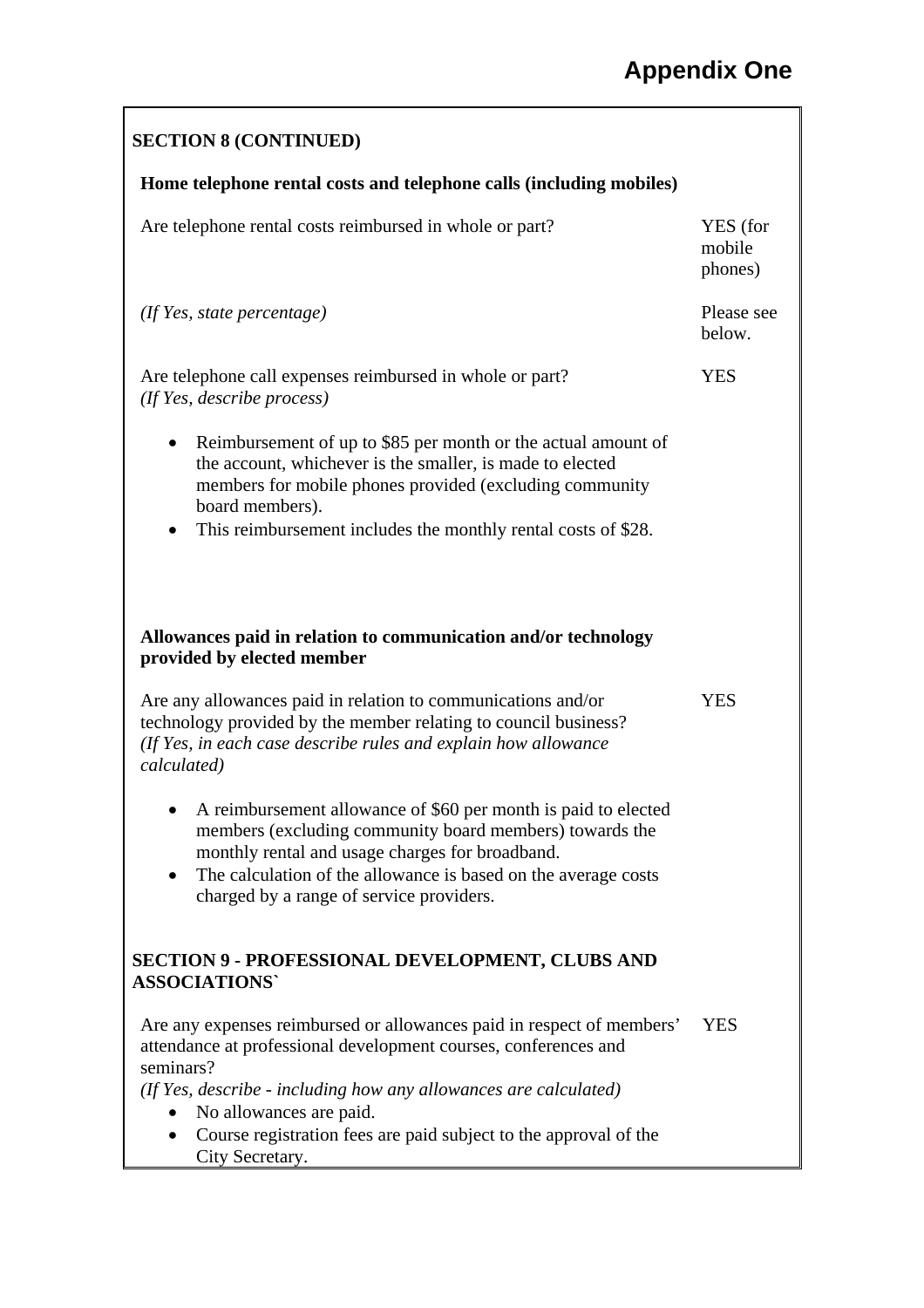| Are any expenses reimbursed or allowances paid in respect of     | NO. |
|------------------------------------------------------------------|-----|
| subscriptions to clubs or associations?                          |     |
| (If Yes, describe - including how any allowances are calculated) |     |

### **SECTION 10 - OTHER EXPENSE REIMBURSEMENTS AND ALLOWANCES**

Are any other expense reimbursements made or allowances paid? YES *(If Yes, describe - including how any allowances are calculated)* 

• A home-based technology allowance of \$45 per month is paid to the Chairs of the Tawa and Makara/Ohariu Community Boards to reimburse the incumbents of those positions a portion of the communication costs (i.e. business related telephone calls, internet connection, fax machines etc) incurred by them in carrying out their duties.

Footnotes: 1. Include in this section any expense reimbursements or allowances paid not covered by earlier sections of this form.

2. Include in this section reimbursements of expenses of spouses/partners or allowances paid to them.

3. Include in this section details of any accident insurance provided if the proceeds are payable to the

elected member or estate.

## **SECTION 11 - TAXATION OF ALLOWANCES**

Are any allowances (as distinct from reimbursements of actual business expenses) paid without deduction of withholding tax? YES *(If Yes, specify amount and nature of allowance)* 

• Withholding tax is deducted from the mileage allowances paid but is not deducted from any of the other allowances paid (i.e. the mobile phone or broadband allowances).